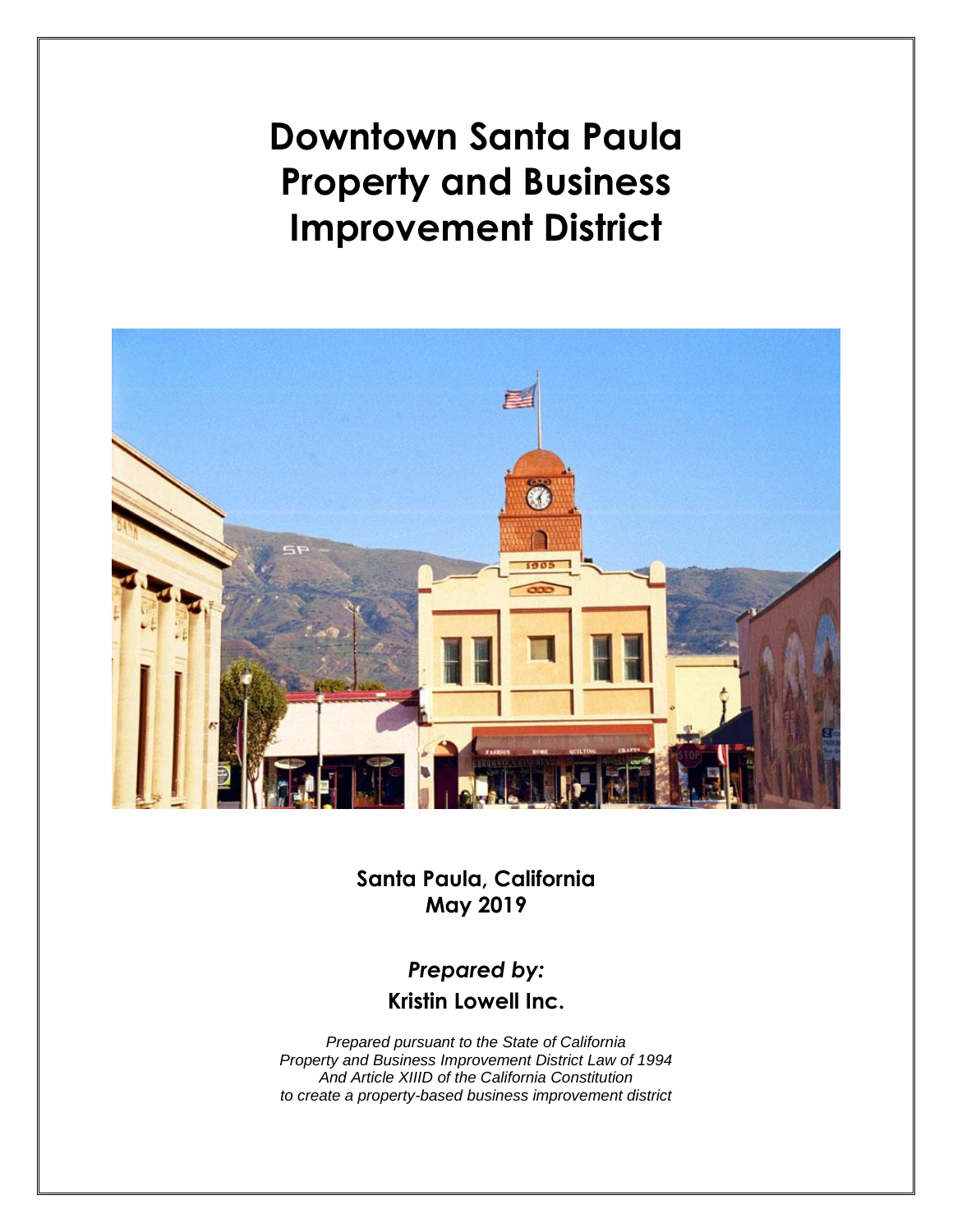# **TABLE OF CONTENTS**

| <b>ENGINEER'S REPORT:</b> |  |
|---------------------------|--|
|                           |  |
|                           |  |
|                           |  |
|                           |  |
|                           |  |
|                           |  |
|                           |  |
|                           |  |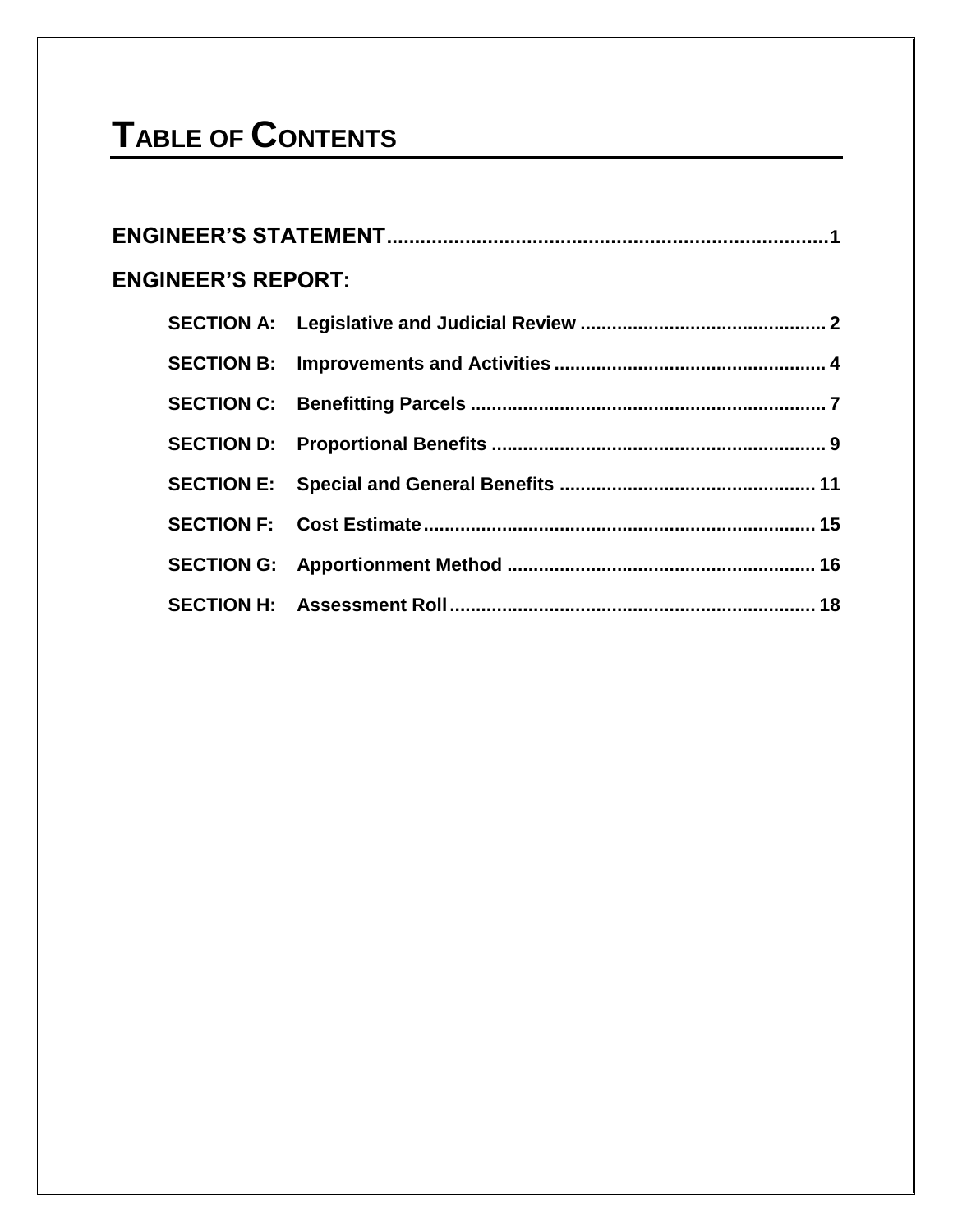# **ENGINEER'S STATEMENT**

This Report is prepared pursuant to Article XIIID of the California State Constitution (Proposition 218) and the State of California Property and Business Improvement District Law of 1994 as amended.

The Downtown Santa Paula Property-Based Business Improvement District ("PBID") will provide activities either currently not provided or are above and beyond what the City of Santa Paula provides. These activities will specially benefit each individual assessable parcel in the PBID. Every individual assessed parcel within the PBID receives special benefit from the activities identified under Section B of this Report. Only those individual assessed parcels within the PBID receive the special benefit of these proposed activities; parcels contiguous to and outside the PBID and the public at large may receive a general benefit, as outlined in Section E. The cost to provide general benefits, if any, will be funded from sources other than special assessments.

The duration of the proposed PBID is three (3) years, commencing January 1, 2020. An estimated budget for the PBID improvements and activities is set forth in Section D. Assessments will be subject to an annual increase of up to 5% per year as determined by the Owners' Association. Assessment increases must stay between 0% and 5% in any given year. Funding for the PBID improvements and activities shall be derived from a property-based assessment of each specially benefitted parcel in the PBID. A detailed description of the methodology for determining the proportional special benefit each individual assessable parcel receives from the service and the assessment for each parcel is set forth in Section F.

I hereby certify to the best of my professional knowledge that each of the identified assessable parcels located within the PBID will receive a special benefit over and above the benefits conferred to those parcels outside of the PBID boundary and to the public at large and that the amount of the proposed special assessment is proportional to, and no greater than the special benefits received.



Respectfully submitted,

Terraine El swell

Terrance E. Lowell, P.E.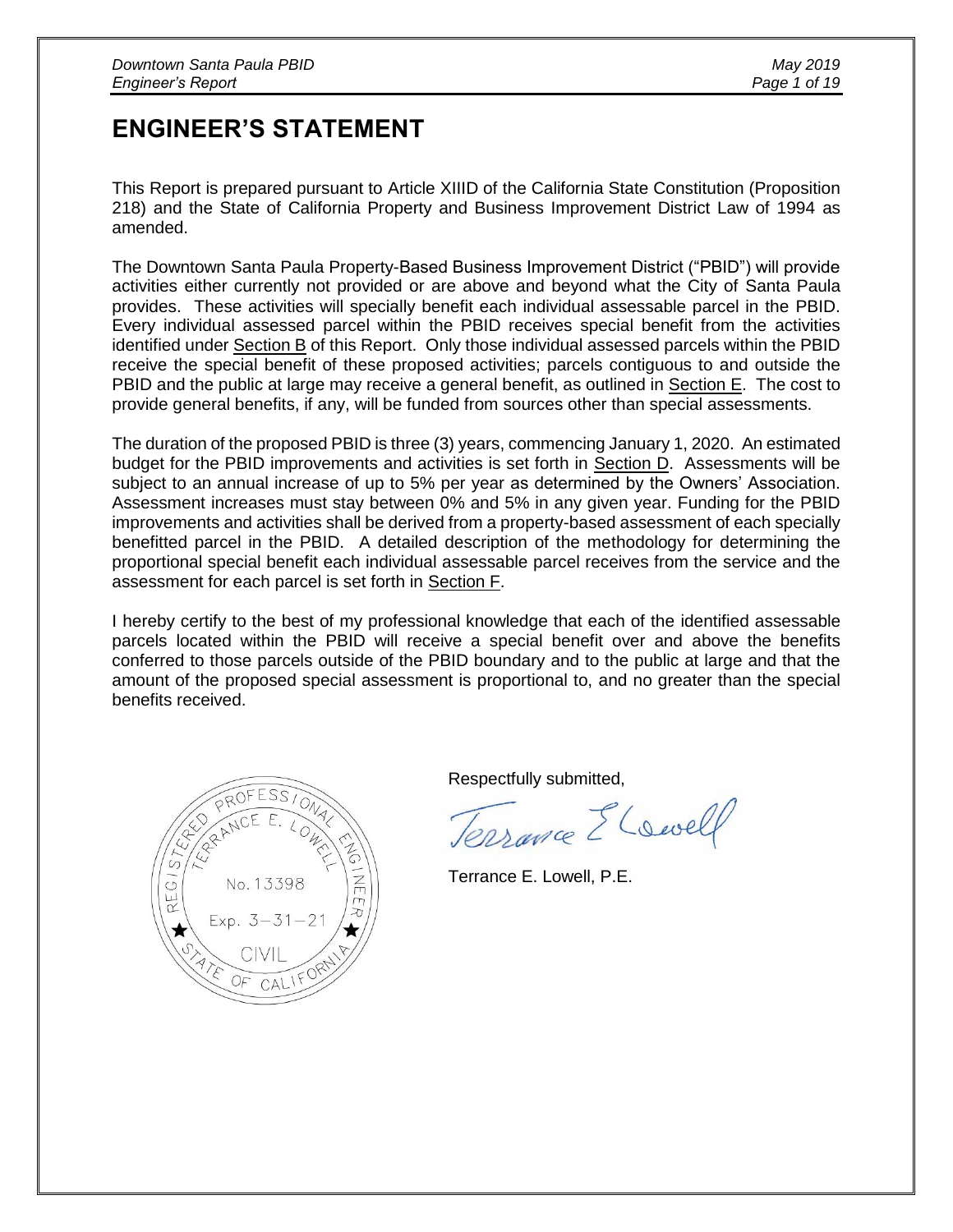# **SECTION A: LEGISLATIVE AND JUDICIAL REVIEW**

### *Property and Business Improvement District Law of 1994*

The Property and Business Improvement District Law of 1994 (the "State Law") is the legislation that authorizes the City to levy assessments upon real property for the purposes of providing improvements and activities that specially benefit each individual assessed parcel in the PBID. The purpose of the PBID is to encourage commerce, investment, and business activities. In order to meet these goals PBIDs typically fund activities and improvements, such as, enhanced safety and cleaning. Unlike other assessment districts which fund the construction of public capital improvements or maintenance thereof, PBIDs provide activities and improvements "to promote the economic revitalization and physical maintenance of the business districts of its cities in order to create jobs, attract new businesses, and prevent the erosion of the business districts." (Streets and Highways Code Section 36601(b)). The improvements and activities funded through the PBID are over and above those already provided by the City within the PBID's boundaries. Each of the PBID activities or improvements is intended to increase building occupancy and lease rates, to encourage new business development, attract businesses that serve the community, and improve the quality of life.

Specifically, the State Law defines "Improvements" and "Activities" as follows:

*"Improvement" means the acquisition, construction, installation, or maintenance of any tangible property with an estimated useful life of five years or more…"<sup>1</sup>*

*"Activities" means, but is not limited to, all of the following:*

- *(a) Promotion of public events.*
- *(b) Furnishing of music in any public place.*
- *(c) Promotion of tourism within the district.*
- *(d) Marketing and economic development, including retail retention and recruitment.*
- *(e) Providing security, sanitation, graffiti removal, street and sidewalk cleaning, and other municipal services supplemental to those normally provided by the municipality.*
- *(f) Other services provided for the purpose of conferring special benefit upon assessed real property.<sup>2</sup>*

# *Article XIIID of the State Constitution*

In 1996, California voters approved Proposition 218, codified in part as Article XIIID of the State Constitution. Among other requirements, Article XIIID changes the way local agencies enact local taxes and levy assessments on real property. It states, in relevant part, that:

*(a) An agency which proposes to levy an assessment shall identify all parcels which will have a special benefit conferred upon them and upon which an assessment will be imposed. The proportionate special benefit derived by each identified parcel shall be determined in relationship to the entirety of the capital cost of a public improvement, the maintenance and operation expenses of a public improvement, or the cost of the property* 

 $\overline{a}$ 

<sup>1</sup> *California Streets and Highways Code, Section 36610.*

<sup>2</sup> *California Streets and Highways Code, Section 36606.*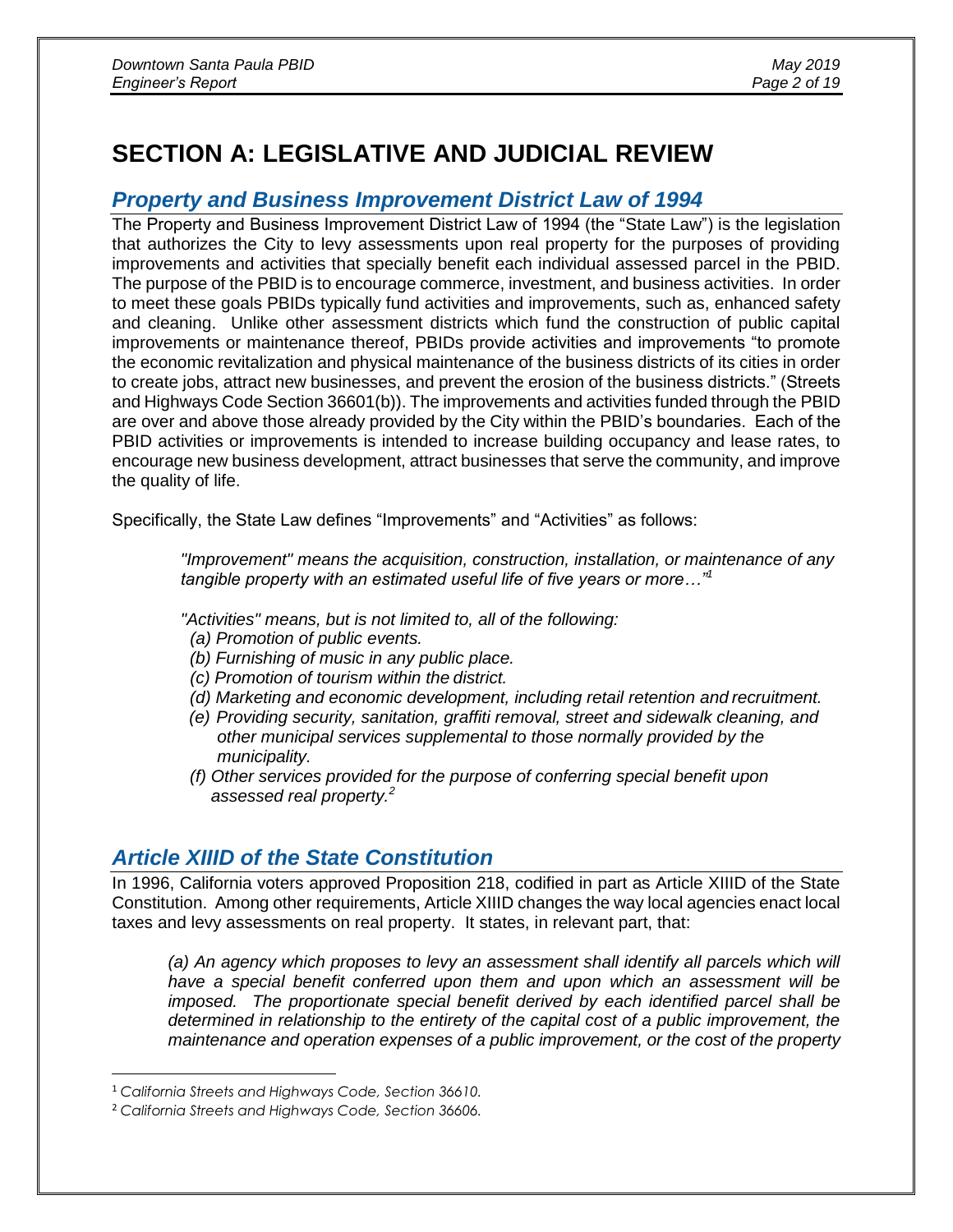*related service being provided. No assessment shall be imposed on any parcel which exceeds the reasonable cost of the proportional special benefit conferred on that parcel. Only special benefits are assessable, and an agency shall separate the general benefits from the special benefits conferred on a parcel. Parcels within a district that are owned or used by any agency, the State of California or the United States shall not be exempt from assessment unless the agency can demonstrate by clear and convincing evidence that those publicly owned parcels in fact receive no special benefit.*

*(b) All assessments shall be supported by a detailed engineer's report prepared by a registered professional engineer certified by the State of California. 3*

*"Special benefit" means a particular and distinct benefit over and above general benefits conferred on real property located in the district or to the public at large. General enhancement of property value does not constitute "special benefit."<sup>4</sup>*

### *Judicial Guidance*

Since the enactment of Article XIIID, the courts have rendered opinions regarding various aspects of Article XIIID. The notable portions of cases that apply to assessment districts in general and this Downtown Santa Paula PBID in particular are noted below.

*"The engineer's report describes the services to be provided by the PBID [i.e. the PBID]; (1) security, (2) streetscape maintenance (e.g., street sweeping, gutter cleaning, graffiti removal), and (3) marketing, promotion, and special events. They are all services over and above those already provided by the City within the boundaries of the PBID. And they are particular and distinct benefits to be provided only to the properties within the PBID, not to the public at large—they 'affect the assessed property in a way that is particular and distinct from [their] effect on other parcels and that real property in general and the public at large do not share.'" 5*

"...separating the general from the special benefits of a public improvement project and *estimating the* quantity *of each in relation to the other is essential if an assessment is to be limited to the special benefits."<sup>6</sup>*

*"…the agency must determine or approximate the percentage of the total benefit conferred by the service or improvement that will be enjoyed by the general public and deduct that percentage of the total cost of the service or improvement from the special assessment levied against the specially benefitted property owners."<sup>7</sup>*

*"…even* minimal *general benefits must be separated from special benefits and quantified*  so that the percentage of the cost of services and improvements representing general *benefits, however slight, can be deducted from the amount of the cost assessed against specially benefitting properties."<sup>8</sup>*

The contents of this Engineer's Report are prepared in compliance with the above noted authorizing legislation, the State Constitution and the judicial opinions.

 $\overline{a}$ 

*<sup>3</sup> Section 4, Article XIIID of the State Constitution.*

*<sup>4</sup> Section 2 (i), Article XIIID of the State Constitution.*

*<sup>5</sup> Dahms v. Downtown Pomona Property and Business Improvement District (2009) 174 Cal.App. 4th 708, 722.*

*<sup>6</sup> Beutz v. County of Riverside (2010) 184 Cal. App. 4th 1516, 1532.*

*<sup>7</sup> Golden Hill Neighborhood Association, Inc. v. City of San Diego (2011) 199 Cal.App. 4th 416, 438.*

*<sup>8</sup> Golden Hill Neighborhood Association, Inc. v. City of San Diego (2011) 199 Cal.App. 4th 416, 439.*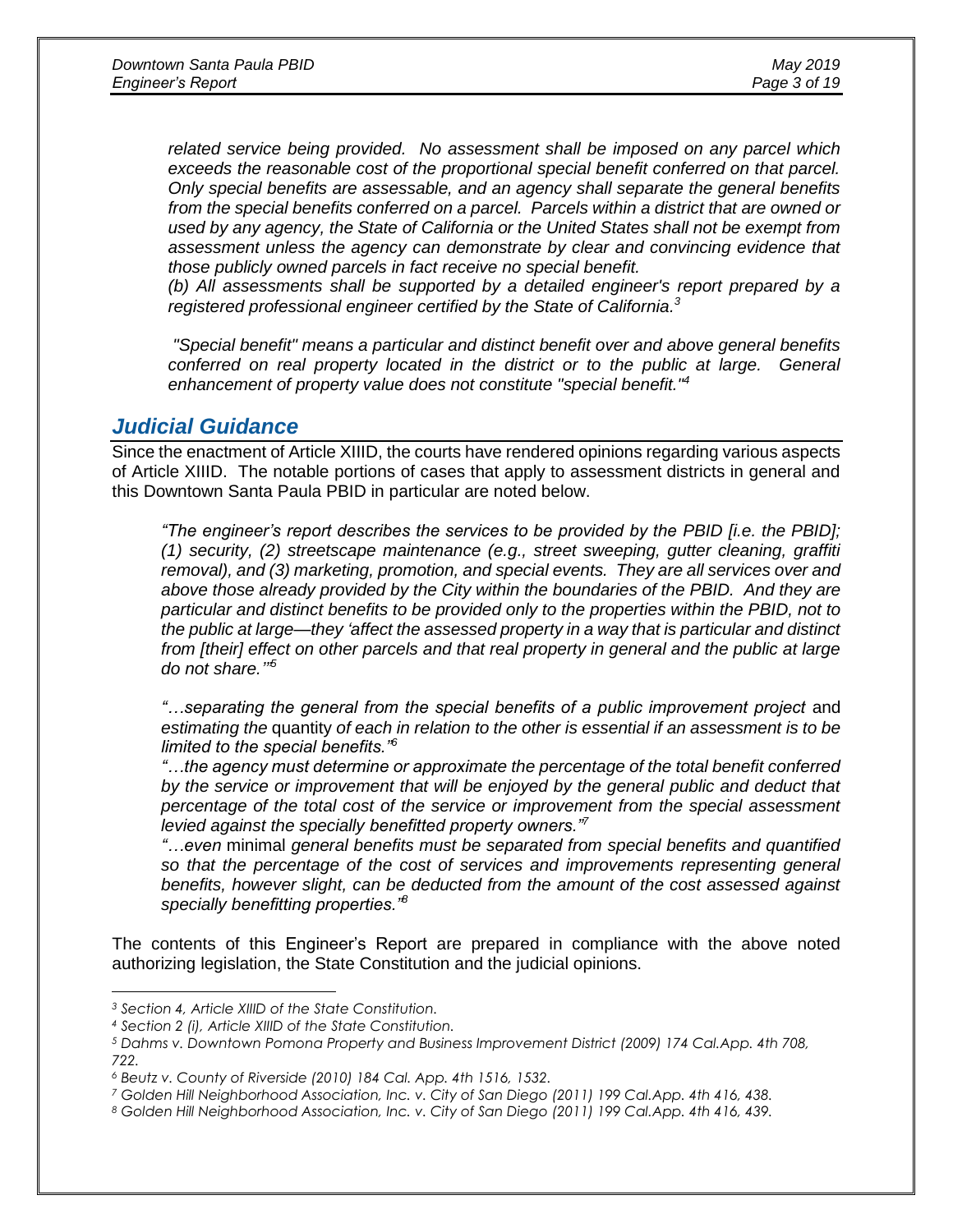# **SECTION B: IMPROVEMENTS AND ACTIVITIES**

The Downtown Santa Paula PBID Steering Committee collectively determined the priority for improvements and activities that the PBID will deliver. The primary needs as determined by the property owners are Downtown Ambassadors, Maintenance Services and Beautification improvements. Specifically, the Downtown Santa Paula PBID shall provide the following activities.

# *Environmental Activities*

To respond to stakeholder priorities and guiding principles to make Downtown Santa Paula more welcoming, clean and beautiful, the PBID will fund an Ambassador program as well increased maintenance and beautification efforts. The PBID Environmental Activities are intended to improve commerce and quality of life by making each individually assessed parcel safer, cleaner and more attractive, which will encourage investment dollars and generate additional pedestrian traffic.

### **Downtown Ambassadors**

### **Deter and Report**

- Continually circulate through the District on foot and bicycle to provide high visibility to deter illegal or threatening behaviors
- Report illegal and threatening activities, crimes or disturbances to Police for response
- Assist police by being "witness complainants" in cases involving Ambassadors

### **Quality of Life Crime Deterrence**

- Ambassadors will engage people who are engaging in aggressive panhandling, to suggest and coordinate services.
- Document each engagement and activity to track the frequency of illegal and threatening behaviors to mobilize enforcement efforts of those people resisting services

### **Continual Engagement of the Homeless Population**

- Continually circulate through the district to identify the population that is engaged in illegal or threatening behaviors
- Engage homeless people to build relationships and encourage assistance from social service providers to coordinate service delivery
- Triage the needs of homeless people to encourage appropriate services from provider agencies
- Document all interactions so that these individuals can be prioritized based on need

### **Safety Escorts**

- Ambassadors can meet downtown employees or visitors at their location and escort them to their destination within the PBID boundary
- Pedestrians can request a safety escort by contacting the promoted number, which is the shared cell phone carried by on-duty staff members

### **Public Engagement & Hospitality**

- Ambassadors will be a highly visible presence continually circulating throughout their assigned zones
- Ambassadors will engage visitors of the public with a friendly greeting and be very responsive to opportunities to provide directions, recommendations, or assistance
- Ambassadors ultimately will be one of the caring faces of Downtown

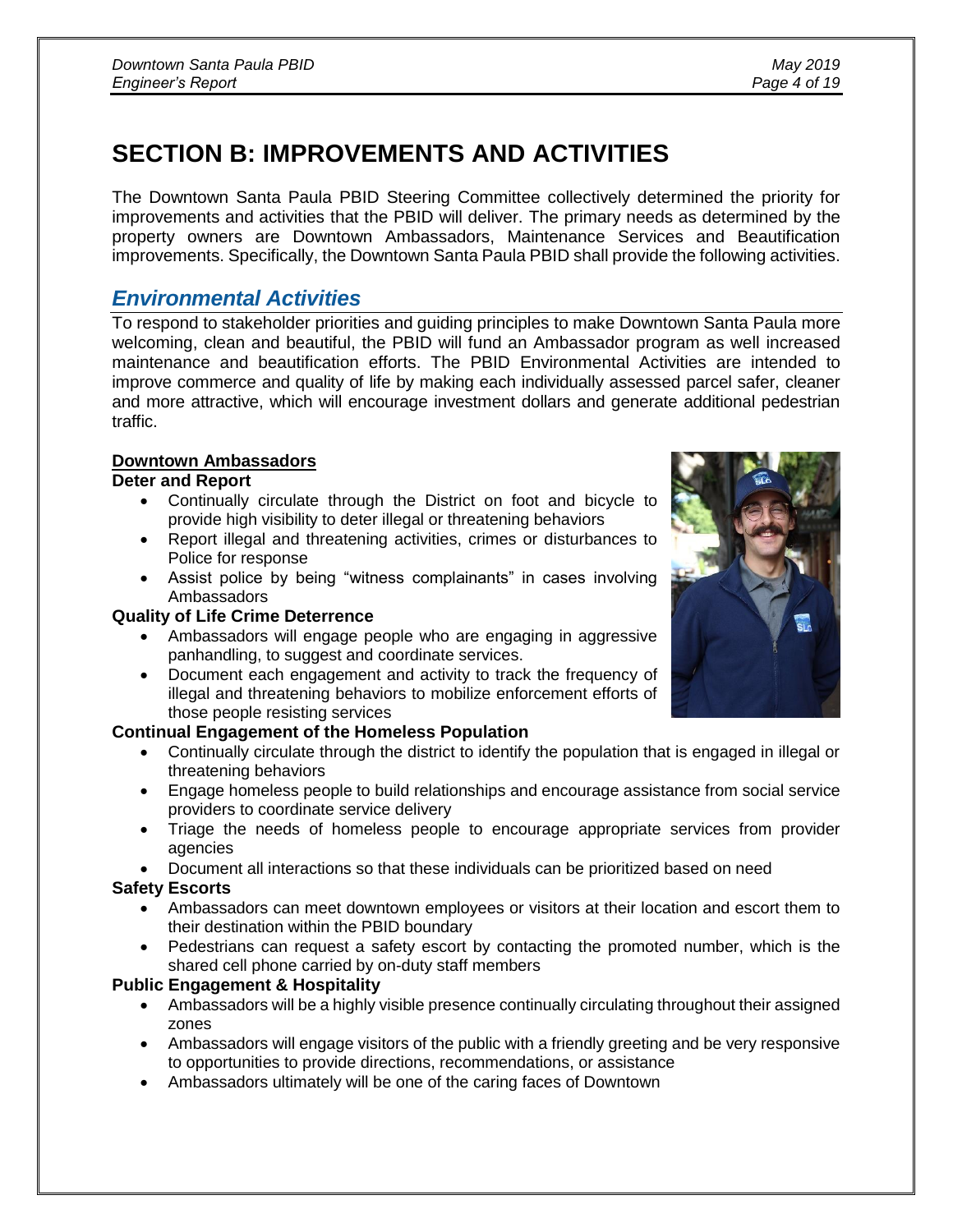#### **Reporting**

Ambassadors document their activities and accomplishments in the field in order to track:

- All tasks to substantiate activity
- Incident Reports

### **Maintenance Services**

#### **Litter**

Debris will be removed from sidewalks, alleys and street gutters. Debris includes: Loose trash | Cigarette butts | Sediment and loose rock

#### **Weeds**

Weeds will be removed from sidewalk cracks and building lines.

Isolated weeds will be pulled while Ambassadors are on manual cleaning patrol. Areas of widespread growth will be removed by using a weed eater.

#### **Graffiti**

Graffiti will be removed immediately upon identification from public fixtures such as light posts, utility boxes and signs using the least evasive methods possible. Our methods of graffiti removal include wiping with graffiti removal chemicals, scraping, painting, or power washing.

#### **Attention to Detail**

While on normal cleaning rounds Ambassadors will be trained to tend to nearly every detail they might encounter in the public right of way to include: damp wipe public fixtures, such as trash can lids, to create a clean appearance, damp wiping and inspecting the inside of fixed news rack corrals for litter and debris Inspecting free publication boxes to make sure litter or other items are not placed inside.

### **Power Washing**

Regularly Scheduled Washing – The entirety of the district will be washed on a bi-annual basis

Spot Washing – we will work to immediately address unsightly spills and stains in the district

### **Special Projects**

Special projects will be initiated to tackle issues that are overlooked or items that can leave a lasting impression



on stakeholders in the Downtown. Special project opportunities include: painting of street fixtures to include utility boxes, benches, light poles, etc, thorough cleaning of tree wells, power washing and repair of waste cans, and thorough scrubbing and cleaning of street fixtures.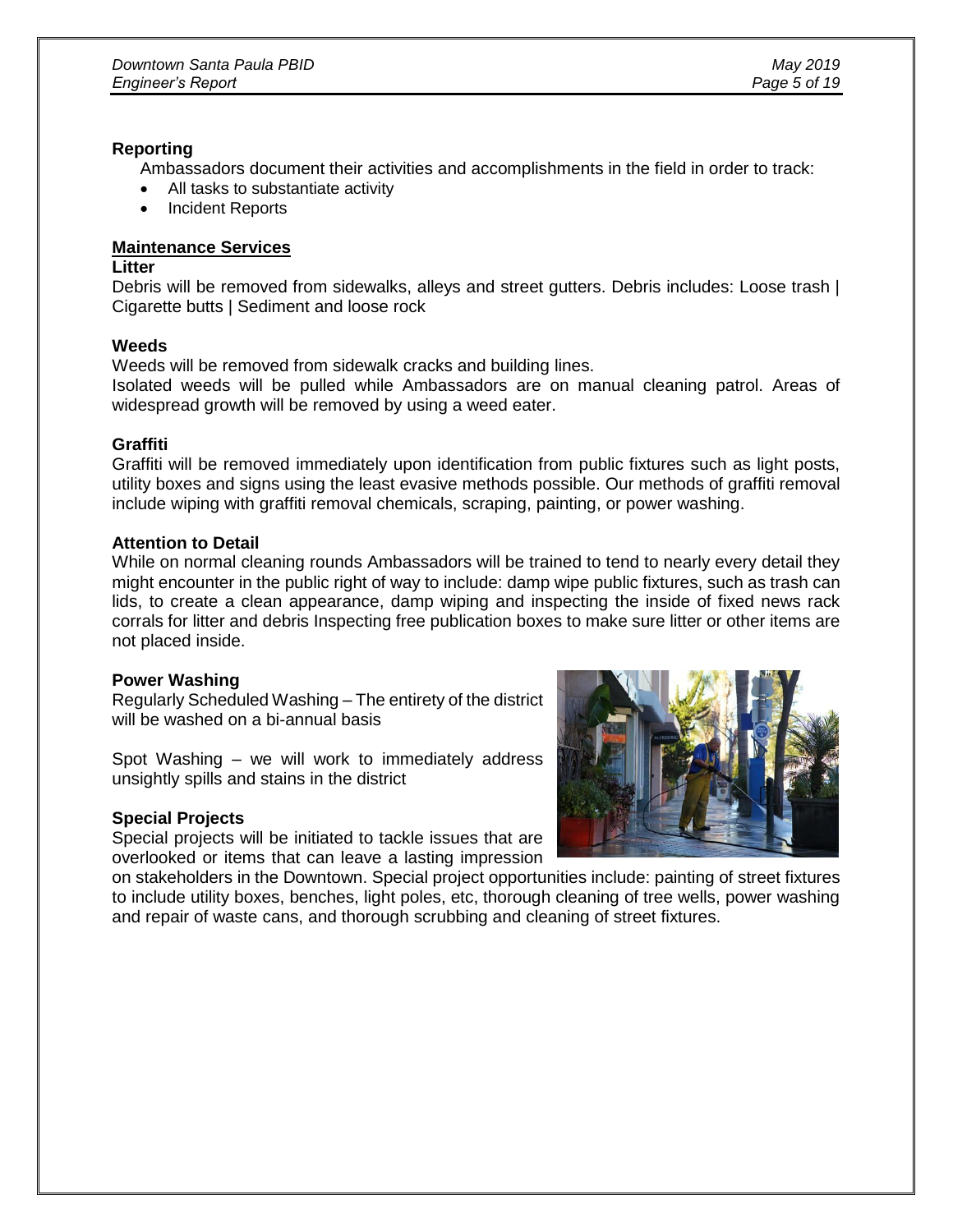#### **Beautification & Placemaking**

In addition to clean and safe services, the PBID budget may include funds for beautification and placemaking improvements that are defined as cosmetic enhancements that improve the appearance and walkability within the PBID, in turn encouraging customer traffic and improved quality of life for residents. Examples of beautification improvements might include:

- Directional/wayfinding signage or themed signage
- Street furniture and amenities, such as benches, kiosks and lighting
- Design and installation of flowering planters and baskets
- Design and installation of art and decorative elements
- Holiday décor or tree lighting
- Bicycle racks and other hardware
- Urban design and/or planning services to advance beautification efforts
- Other cosmetic enhancements that improve the PBID's appearance

### **Operations & Communication**

The Downtown Santa Paula PBID will be managed by a full-time staff that oversees the PBID's services and actively advocates on behalf of the PBID property owners to ensure that City and County services and policies support the PBID. The special benefit to parcels from these services is increased business revenue and tenant occupancy due to increased commercial activity and enhanced commerce in part due to the work of the management staff as stated above.

Also included in this budget item are costs to renew the PBID, conduct a yearly financial review, City fees, and uncollectible assessments.

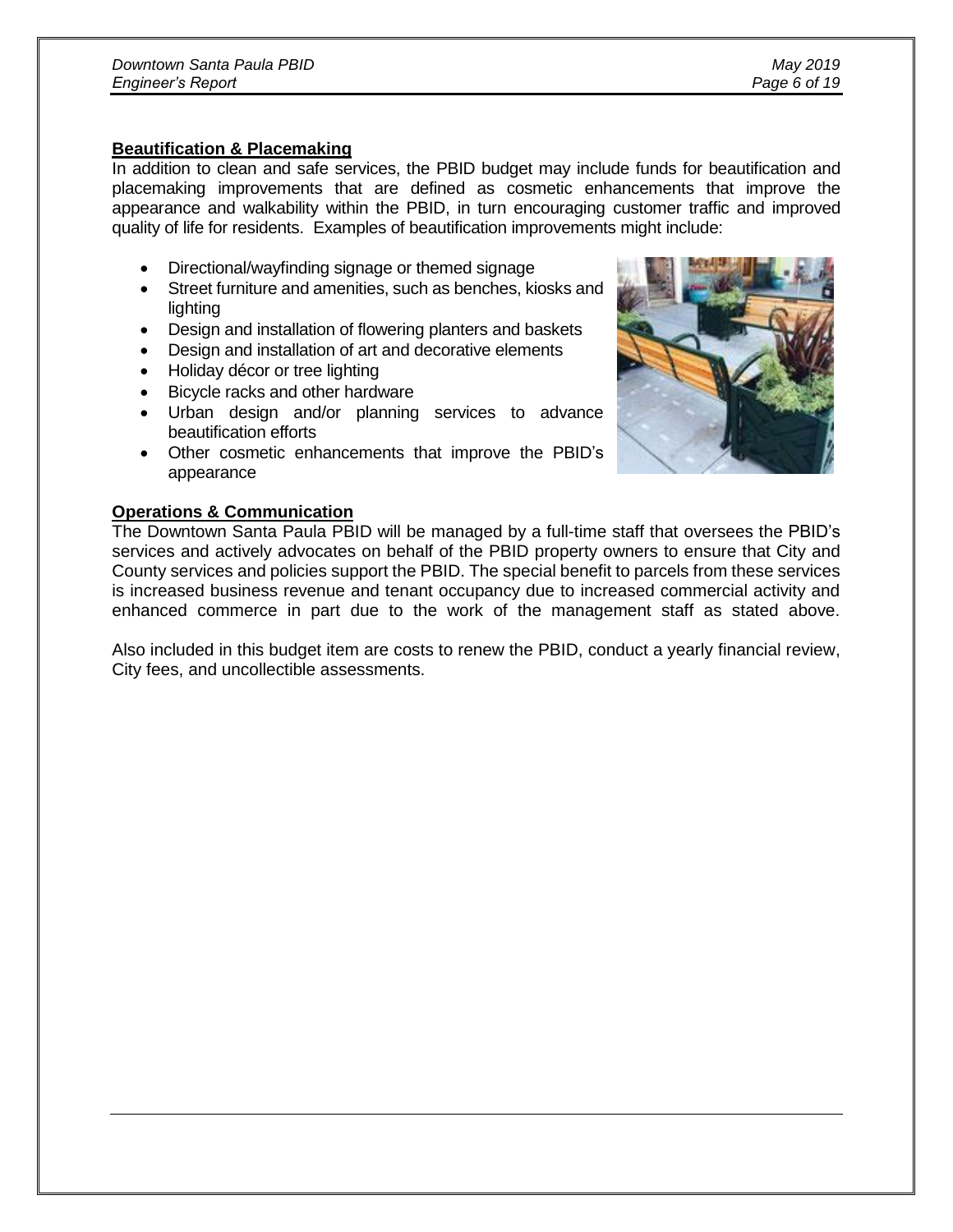# **SECTION C: BENEFITTING PARCELS**

### *PBID Boundary Description*

The District encompasses approximately 3 whole and partial blocks in the commercial core of Downtown Santa Paula. The PBID boundary is concentrated with parcels fronting primarily along Main Street between  $8<sup>th</sup>$  Street and 10<sup>th</sup> Street as well as the parcels on the east of 10<sup>th</sup> Street between Main Street and Ventura Street.

The PBID boundary is illustrated by the map on the following page.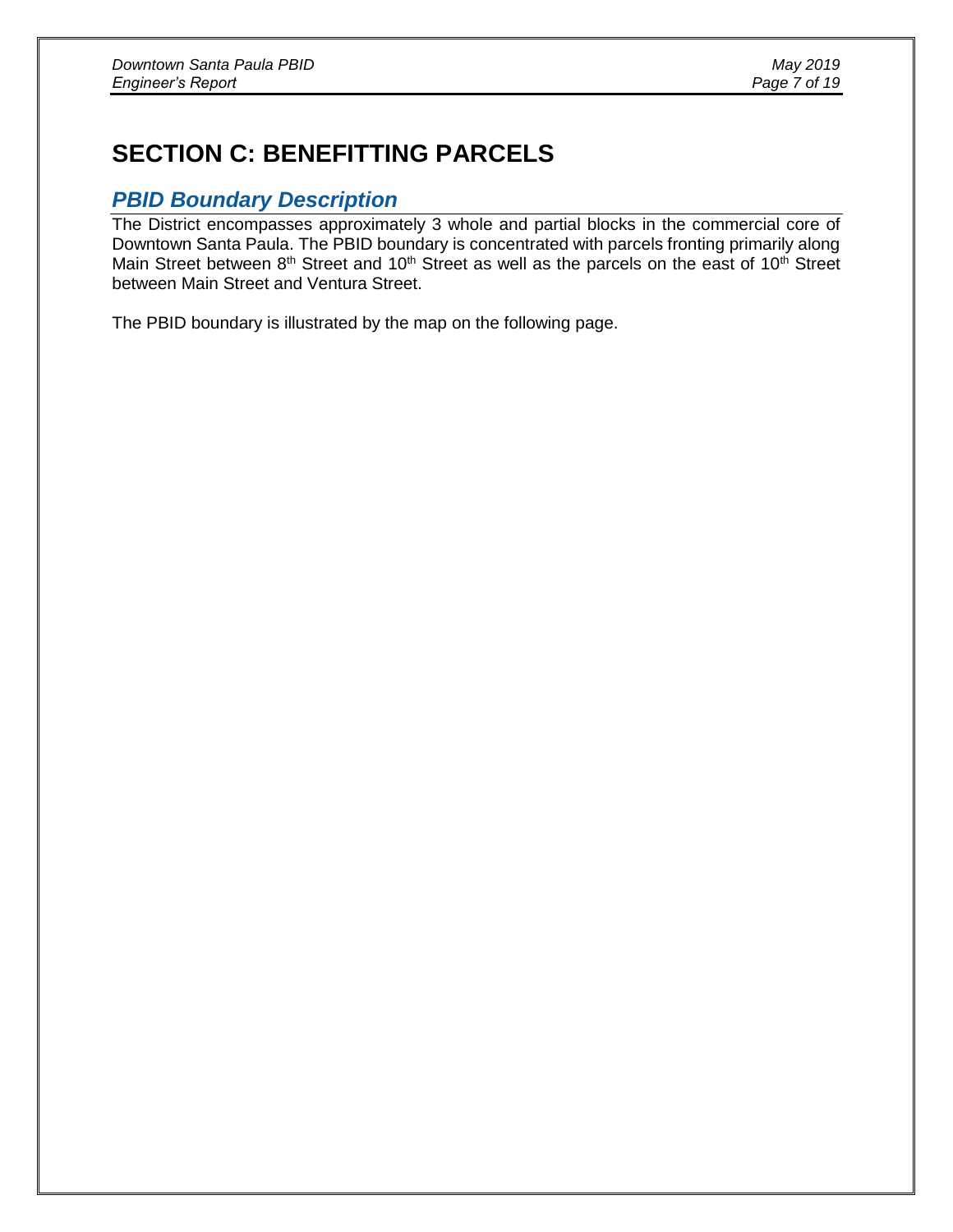

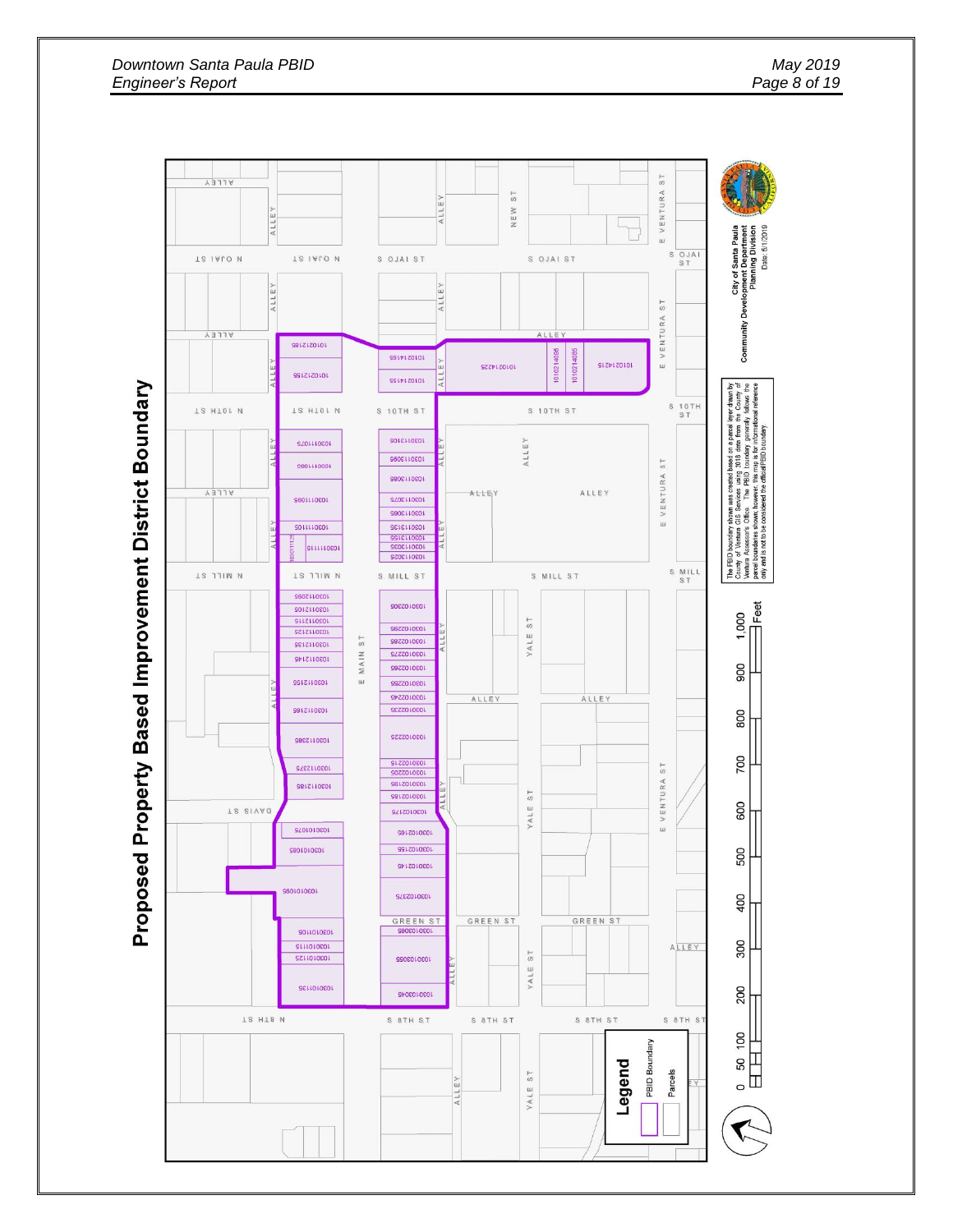# **SECTION D: PROPORTIONAL BENEFITS**

### *Methodology*

Article XIIID Section 4(a) of the State Constitution states that "The proportionate special benefit derived by each identified parcel shall be determined in relationship to the entirety of the capital cost of the public improvement, the maintenance and operation expenses of a public improvement, or the cost of the property related service being provided."

Determining the proportionate special benefit among the parcels of real property within the proposed PBID which benefit from the proposed improvements, services, and activities is the result of a five-step process:

- 1. Defining the proposed activities.
- 2. Quantifying the degree to which the activities provide general versus special benefits.
- 3. Determining which parcels specially benefit from the proposed activities.
- 4. Determining the amount of special benefit each parcel receives.
- 5. Determining the proportional special benefit a parcel receives in relation to the amount of special benefit all other parcels in the PBID receive.

Each identified parcel within the PBID will be assessed based upon the special benefits received by that parcel, as determined by analyzing each parcel's unique characteristics in relationship to all other specially benefitted parcels' characteristics. As a result of this analysis, each parcel will be assessed at a rate which is commensurate with the amount of special benefits received.

# *Proportional Benefit Units*

Each parcel's proportional special benefit from the PBID activities is determined by analyzing three land use factors: Building Square Footage, Lot Square Footage, and Linear Street Frontage. These land use factors are an equitable way to identify the proportional special benefit that each of the parcels receive. Building square footage is relevant to the current use of a property and is also closely correlated to the potential pedestrian traffic from each parcel and the demand for PBID activities. A parcel's lot square footage reflects the long-term value implications of the improvement district. A parcel's linear street frontage is relevant to the street level usage of a parcel and the demand for PBID activities. Together, these land use factors serve as the basic unit of measure to calculate how much special benefit each parcel receives in relationship to the district as a whole, which is the basis to then proportionately allocate the cost of the special benefits.

**Building square footage** is defined as the total building square footage as determined by the outside measurements of a building. The gross building square footage is taken from the County of Ventura Assessor's records. Fifty percent (50%) of the assessment budget is allocated to the sum of building square footage plus lot square footage to account for the special benefit to each parcel's land uses, its residents, and tenants and the long-term development potential.

**Lot square footage** is defined as the total amount of area within the boundaries of the parcel. The boundaries of a parcel are defined on the County Assessor parcel maps. Fifty percent (50%) of the assessment budget is allocated to the sum of building square footage plus lot square footage to account for the special benefit to each parcel's land uses, its residents, and tenants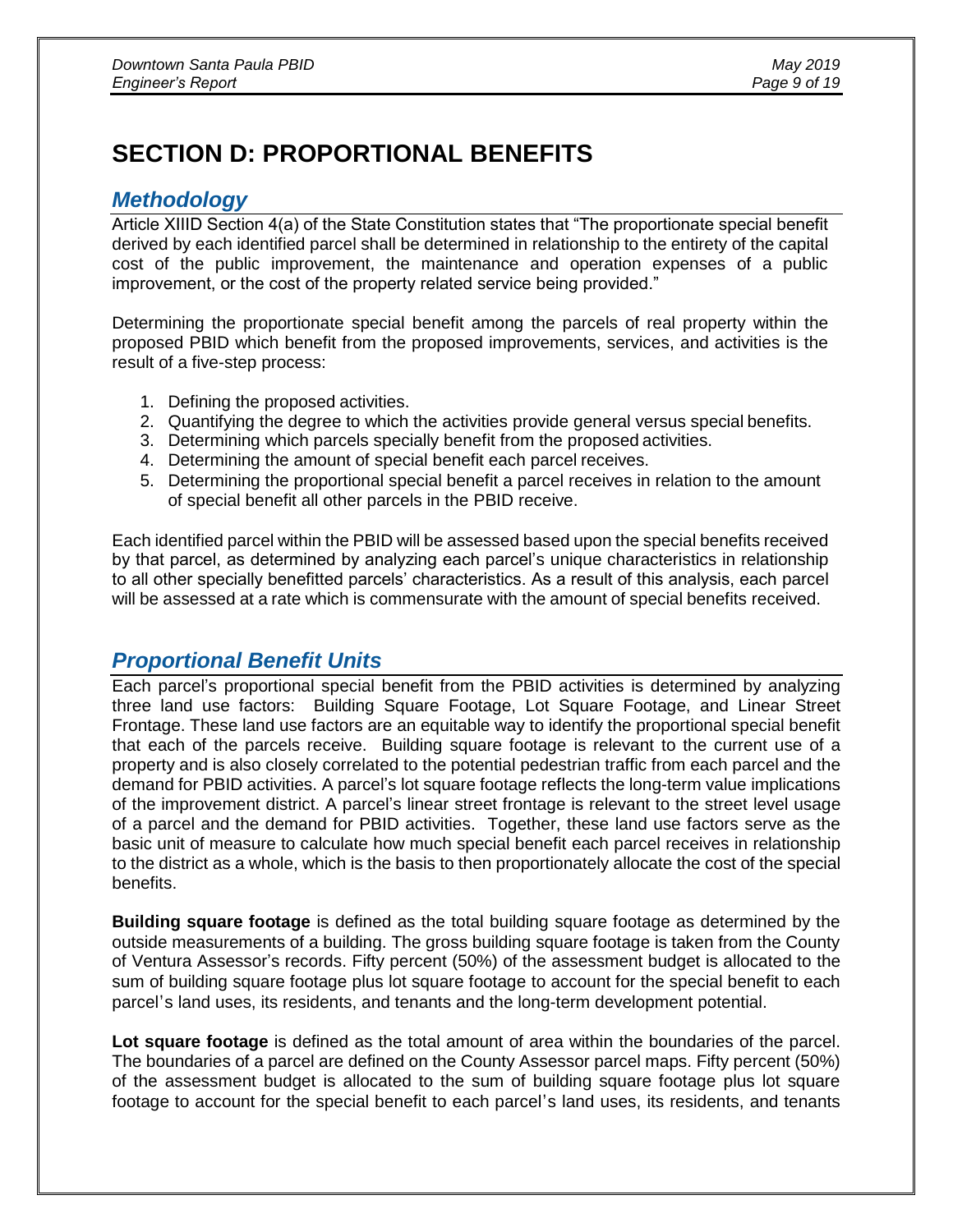and the long-term development potential.

**Linear street frontage** is defined as the number of linear feet of each parcel that directly fronts a street that will receive the PBID activities. Corner parcels or whole block parcels will be assessed for the sum of all the parcels' street frontage. Fifty percent (50%) of the assessment budget is allocated to linear street frontage to account for the special benefit received at the street level of each parcel.

Each one of these land use factors represents the benefit units allocated to each specially benefitted parcel. The total number of benefit units are as follows:

|                               |                                    | <b>Linear</b>   |
|-------------------------------|------------------------------------|-----------------|
| <b>Land Use</b>               | $\mathsf{Lot} + \mathsf{B}$ ldg SF | <b>Frontage</b> |
| Commercial/Government         | 635,596                            | 2,911           |
| <b>Residential/Non-Profit</b> | 28,013                             | 125             |
| <b>TOTAL:</b>                 | 663,609                            | 3,036           |

### *Land Use Considerations*

All parcels within the PBID specially benefit from the PBID activities but not to the same degree. The proportional special benefit and assessment methodology provides the following land use considerations for properties used exclusively for single family residential and non-profit parcels:

**Residential and Non-Profit:** Owner-occupied residential single family and condominiums and non-profit owned properties specially benefit from the PBID activities but differently than commercial parcels. Owner-occupied residential single family and condominiums and non-profit owned parcels will not receive the same special benefit as commercial because those uses are not engaged in commercial or customer attraction activities. To account for the special benefit these land uses do receive, they will be assessed at 50% of that assessed on commercial parcels. All commercial and mixed-use parcels with residential uses will be subject to an adjusted assessment rate for the owner-occupied residential square footage of that parcel. The commercial square footage for that parcel will be assessed the commercial assessment rate. Rental residential units (i.e. apartments, 5 units or greater) are considered income-producing commercial property and will be assessed at commercial rates, receiving full benefit from all PBID services.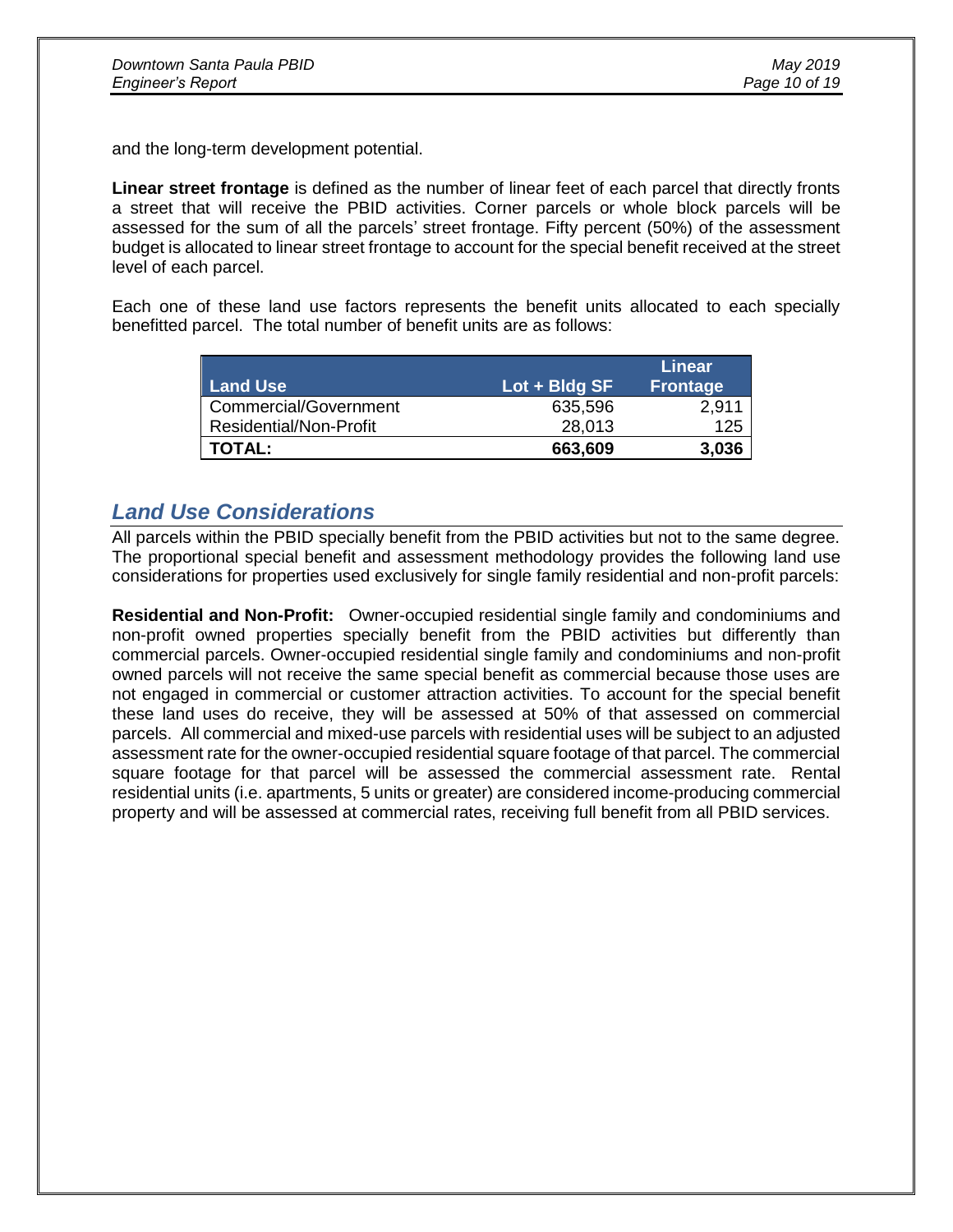# **SECTION E: SPECIAL and GENERAL BENEFITS**

State Law requires that assessments be levied according to the estimated special benefit each assessed parcel receives from the activities and improvements. Article XIIID Section 4(a) of the California Constitution in part states that "only special benefits are assessable," which requires that we separate the general benefits, if any, from the special benefits provided by the proposed activities and improvements.

As of January 1, 2015, the State Legislature amended the 1994 Act to clarify and define both special benefit and general benefit as they relate to the improvements and activities these districts provide. Specifically, the amendment (Section 36615.5 of the Streets and Highways Code) defines special benefit as follows: "'Special benefit' means, for purposes of a property-based district, a particular and distinct benefit over and above general benefits conferred on real property located in a district or to the public at large. Special benefit includes incidental or collateral effects that arise from the improvements, maintenance, or activities of property-based districts even if those incidental or collateral effects benefit property or persons not assessed. Special benefit excludes general enhancement of property value."

In addition, the amendment (Section 36609.5 of the Streets and Highways Code) defines general benefit as follows: "'General benefit' means, for purposes of a property-based district, any benefit that is not a 'special benefit' as defined in Section 36615.5."

Furthermore, the amendment (Section 36601(h)(2)) states: "Activities undertaken for the purpose of conferring special benefits upon property to be assessed inherently produce incidental or collateral effects that benefit property or persons not assessed. Therefore, for special benefits to exist as a separate and distinct category from general benefits, the incidental or collateral effects of those special benefits are inherently part of those special benefits. The mere fact that special benefits produce incidental or collateral effects that benefit property or persons not assessed does not convert any portion of those special benefits or their incidental or collateral effects into general benefits."

# *Special Benefit Analysis*

All special benefits derived from the assessments outlined in this report are for property related activities directly benefiting each individual assessed parcel in the PBID. The special benefit must affect the individual assessable parcel in a way that is particular and distinct from its effect on other parcels, and that real property in general and the public at large do not share. No parcel's assessment shall be greater than the special benefits received.

Streets and Highways Code Section 36601(e) states that "Property and Business Assessment Districts formed throughout this state have conferred special benefits upon properties and businesses within their districts, and have made those properties and businesses more useful by providing the following benefits: (1) Crime reduction. A study by the Rand Corporation has confirmed a 12-percent reduction in the incidence of robbery and an 8-percent reduction in the total incidence of violent crimes within the 30 districts studied. (2) Job creation. (3) Business attraction. (4) Business retention. (5) Economic growth. (6) New investments."

The PBID's goal is to fund activities and improvements that provide a cleaner, safer, and more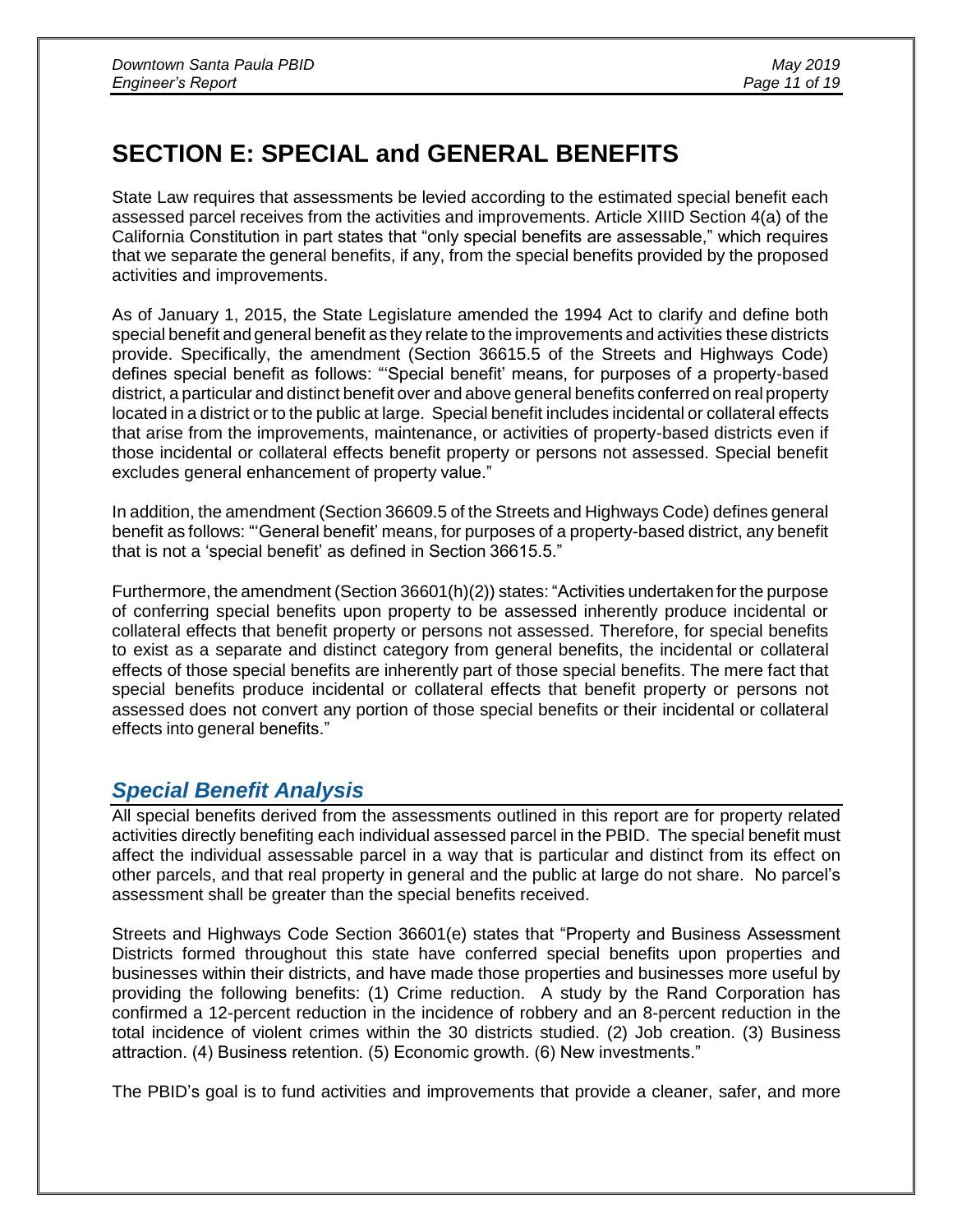attractive and economically vibrant environment as outlined in Section 4. The goal of improving the economic vitality is achieved by improving the safety, cleanliness, and economic vitality of each specially benefitted parcel in an effort to increase commerce, to increase building occupancy and revenues, and to attract more customers, employees, tenants, investors and residents.

Specifically, each parcel specially benefits from each of the PBID activities as defined below.

### **Environmental Activities**

The enhanced downtown ambassadors, cleaning and beautification activities make the area safer and more attractive for businesses, customers, residents, and ultimately private investment. When business location decisions are made, "lower levels of public safety lead to increased uncertainty in decision making and can be perceived as a signal of a socio-institutional environment unfavorable for investment. Uncertainty affects the investment environment in general. But in particular, it increases the fear of physical damage to investment assets (or to people) or their returns…Almost universally, places with lower crime rates are perceived as more desirable".<sup>9</sup> Once economic investment occurs within the district, pedestrian traffic and commercial activity will increase.

All parcels will specially benefit from these activities, such as:

- Increased security patrol to provide a higher level of safety to property, residents, customers, employees and visitors as they pass through the district;
- Enhancing safety patrols to deter illegal behaviors, such as vandalism and threatening behaviors;
- Connecting the homeless to available resources and/or social services;
- Removing graffiti from buildings to keep the aesthetic appeal uniform throughout the district;
- Maintaining sidewalks in front of each parcel creates a cohesive environment and allows pedestrians to move freely throughout the district. "Walkable communities offer many financial benefits, such as a reduction in healthcare costs. Homes with sidewalks tend to sell for more money and in less time than similar homes without sidewalks. Businesses also benefit as residents are more likely to shop locally when there is increased connectivity between residential and business/commercial districts. The well-maintained sidewalks, accessibility, and inviting atmosphere of downtown helps to attract tourists."<sup>10</sup>

### **Special Benefit Conclusion**

 $\overline{a}$ 

Based on the special benefits each assessed parcel receives from the PBID activities, we concluded that each of the proposed activities provides special benefits to the real property within the PBID, and that each parcel's assessment is in direct relationship to and no greater than the special benefits received.

The special benefit to parcels from the proposed PBID activities and improvements described in this report is equal to or exceeds the total amount of the proposed assessment. Each individual

<sup>&</sup>lt;sup>9</sup> "Accelerating economic growth and vitality through smarter public safety management" IBM Global Business Services Executive Report, September 2012, pg. 2

<sup>&</sup>lt;sup>10</sup> "Benefits of Sidewalks", Iowa Healthiest State Initiative, November 1, 2017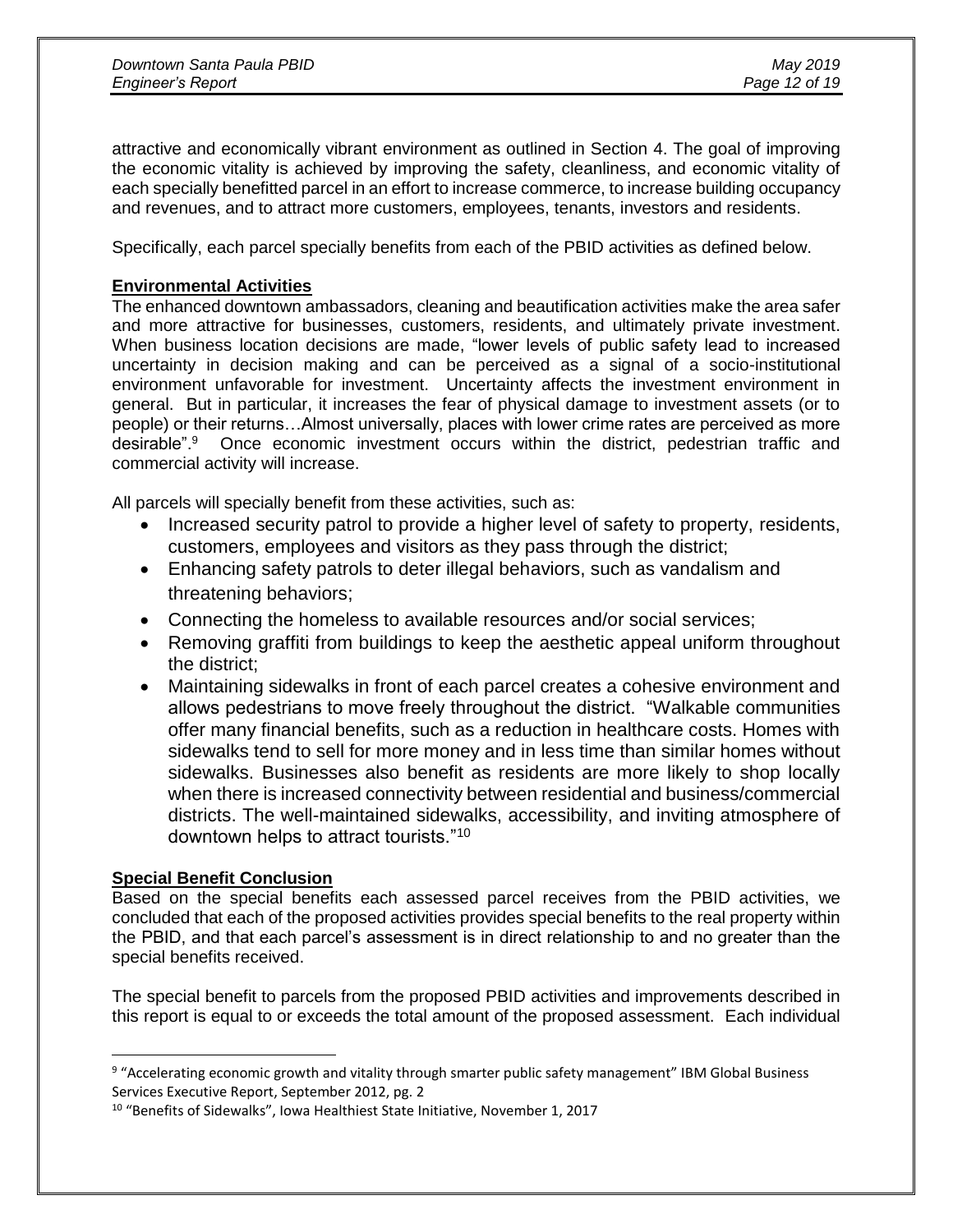assessed parcel's assessment is no greater than the special benefit it receives from the PBID activities.

### *General Benefit Analysis*

As required by the State Constitution Article XIIID Section 4(a), the general benefits of an assessment district must be quantified and separated out so that the cost of the activities that are attributed to general benefit are deducted from the cost assessed against each specially benefitted parcel. General benefits are benefits from the PBID activities and improvements that are not special in nature, are not "particular and distinct", and are not over and above the benefits that other parcels receive. This analysis will evaluate and determine the level of general benefits that (1) parcels inside of the PBID, (2) parcels outside of the PBID, and (3) the public at large may receive.

### **General Benefit to Parcels Inside of the PBID**

The PBID provides funds for activities and improvements that are designed and created to provide special benefits to each individually assessed parcel within the PBID. Each individual assessed parcel will specially benefit from the cleaner and safer public rights-of-way and, thus 100% of the benefits conferred on the parcels within the PBID are distinct and special in nature, and that there is no general benefit to these parcels.

### **General Benefit to Parcels Outside of the PBID**

All the PBID activities and improvements are provided solely to each of the individual assessed parcels in the Downtown Santa Paula PBID boundary. Each of the PBID activities is provided to the public rights-of-way (streets, sidewalks) adjacent to all specially benefitted parcels in the PBID. None of the surrounding parcels will directly receive any of the PBID activities. Any benefits these parcels may receive are incidental to providing special benefits to the assessed parcels, and thus any cost associated to the incidental benefits are not reduced from the cost of providing special benefit.

#### **General Benefit to the Public At Large**

In addition to general benefit analysis to the parcels outside of the Downtown Santa Paula PBID boundary, there may be general benefits to the public at large, i.e., those people that are either in the PBID boundary and not specially benefitted from the activities, or people outside of the PBID boundary that may benefit from the PBID activities. In the case of the Downtown Santa Paula PBID, the public at large are those people that are within the PBID boundary that do not pay an assessment and do not specially benefit from the PBID activities.

To calculate the general benefit the public at large may receive we determine the percentage of each PBID activity budget that may benefit the general public. In this case, the environmental activities may benefit the general public to some degree, as the general public may appreciate the enhanced level of maintenance and security as it passes through the district. To quantify this, we first determine a general benefit factor for the environmental activities. The general benefit factor is a unit of measure that compares the special benefit that the assessed parcels receive compared to the general benefit that the general public receives. To determine the general benefit factor, we used previous districts that conducted intercept surveys in San Francisco (Union Square and West Portal) and Los Angeles (Historic Downtown, Leimert Park, Arts District, Downtown Industrial, Fashion District, and Sherman Oaks). The intent of the surveys was to determine what percentage of the general public was just passing through the district without any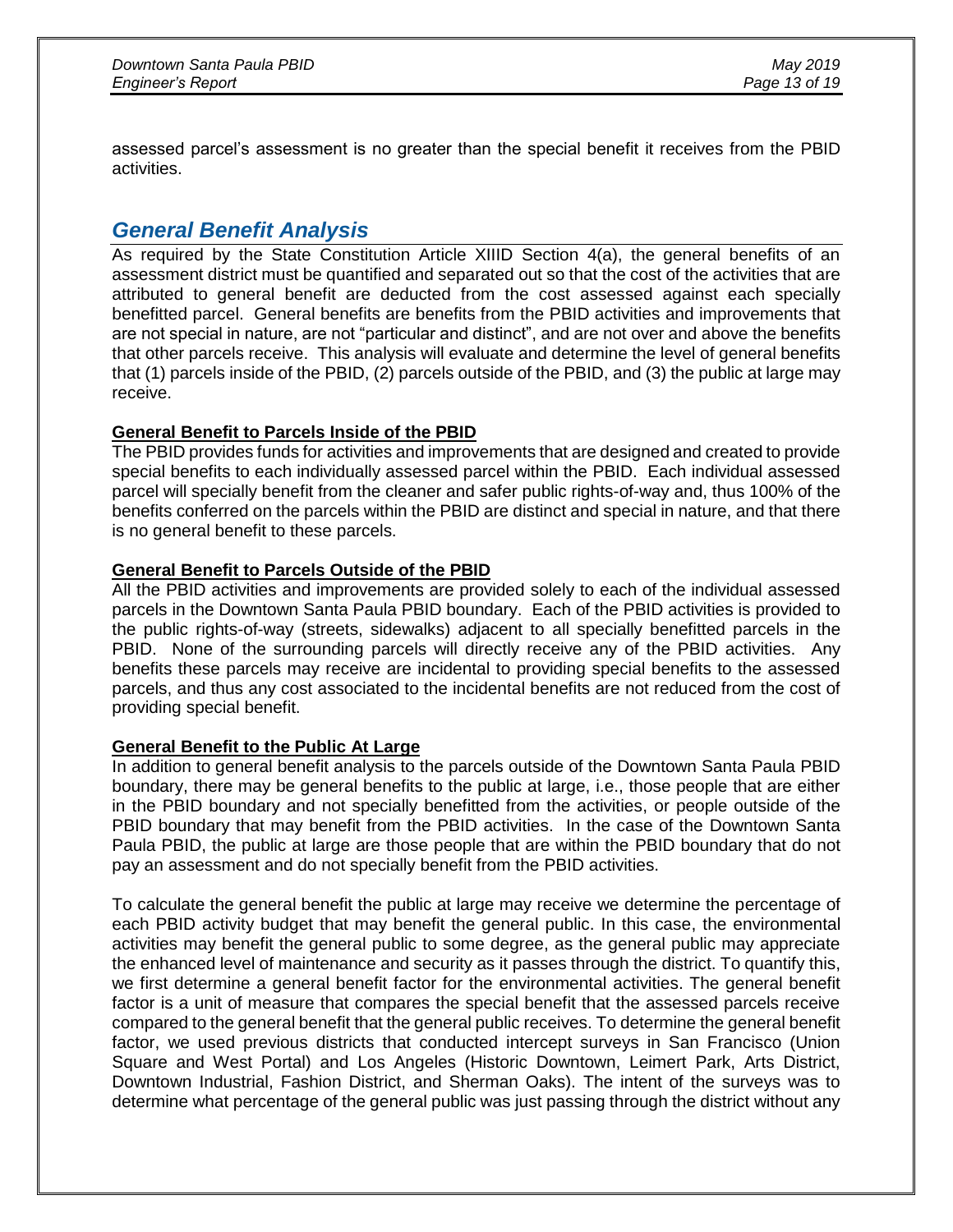| Downtown Santa Paula PBID | May 2019      |
|---------------------------|---------------|
| <b>Engineer's Report</b>  | Page 14 of 19 |

intent to engage in commercial activity. The surveys concluded that on average 1.4% of the respondents were within the PBID boundary with no intent to engage in any business activity. Here, since the PBID is designed to promote a business and residential climate that encourages development, investment, and commerce, it follows that the benefits received by these pedestrians do not translate to a special benefit to the assessed parcels. In other words, based on the results of these surveys it is reasonable to conclude that 1.4% of environmental activities provide general benefits. However, to be conservative and to account for any variance in district type, size and services provided, we applied a 2.5% general public benefit factor to account for these variances. The general benefit factor is then multiplied by the PBID budget to determine the overall general. The following table illustrates this calculation.

|                      |               | В              |                        |
|----------------------|---------------|----------------|------------------------|
|                      |               | General        |                        |
|                      | <b>Budget</b> | <b>Benefit</b> | <b>General Benefit</b> |
| <b>Activity</b>      | Amount        | <b>Factor</b>  | Allocation (A x B)     |
| Safe/Clean/Beautiful | \$80,000      | 2.5%           | \$2,375                |

This analysis indicates that \$2,375 of the PBID activities may be attributed to general benefit to the public at large, and must be raised from sources other than special assessments.

#### **General Benefit Conclusion**

Using the sum of the three measures of general benefit described above we find that \$2,375 or 2.5% of the total budget may be general in nature and will be funded from sources other than special assessments.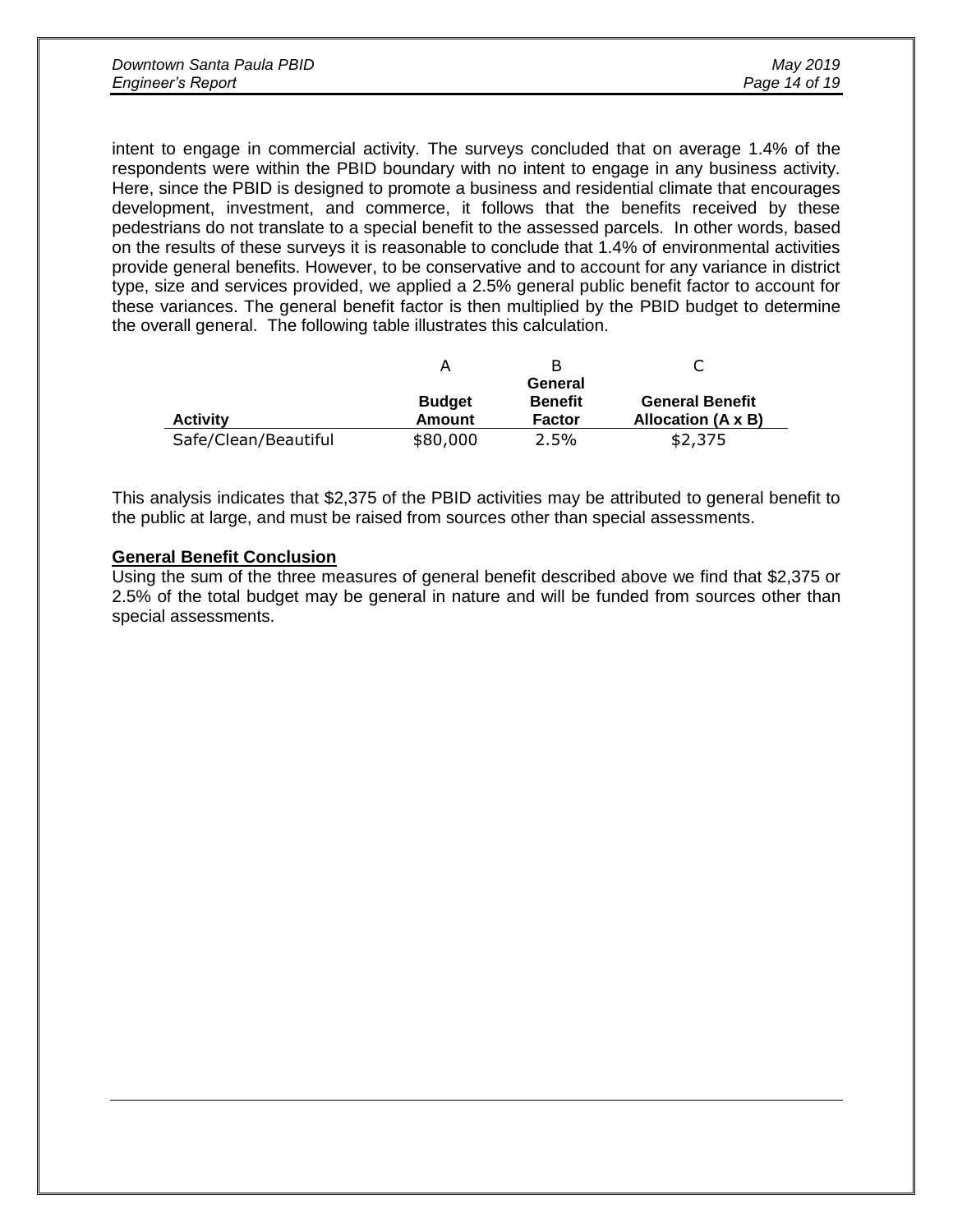# **SECTION F: COST ESTIMATE**

### *2020 PBID Assessment Budget*

The following table outlines the PBID maximum assessment budget for 2020.

| <b>EXPENDITURES</b>                                       | <b>TOTAL</b><br><b>BUDGET</b> | % of Budget |
|-----------------------------------------------------------|-------------------------------|-------------|
| <b>Environmental Activities</b>                           | \$80,000.00                   | 84.21%      |
| Safety Ambassadors, Maintenance,<br><b>Beautification</b> |                               |             |
| Management/Advocacy                                       | \$15,000.00                   | 15.79%      |
| <b>Total Expenditures</b>                                 | \$95,000.00                   | 100.00%     |
| <b>REVENUES</b>                                           |                               |             |
| <b>Assessment Revenues</b>                                | \$92,625.00                   | 97.50%      |
| Other Revenues (1)                                        | \$2,375.00                    | 2.50%       |
| <b>Total Revenues</b>                                     | \$95,000.00                   | 100.00%     |

*(1) Other non-assessment funding to cover the cost associated with general benefit.*

# *Budget Adjustments*

Annual assessments may increase no more than 5% per year, consistent with the increase in consumer price index (CPI) and/or other increases in program costs. The determination of annual adjustments in assessment rates will be subject to the review and approval of the board of the Owners' Association.

### **Bond Issuance**

The District will not issue bonds.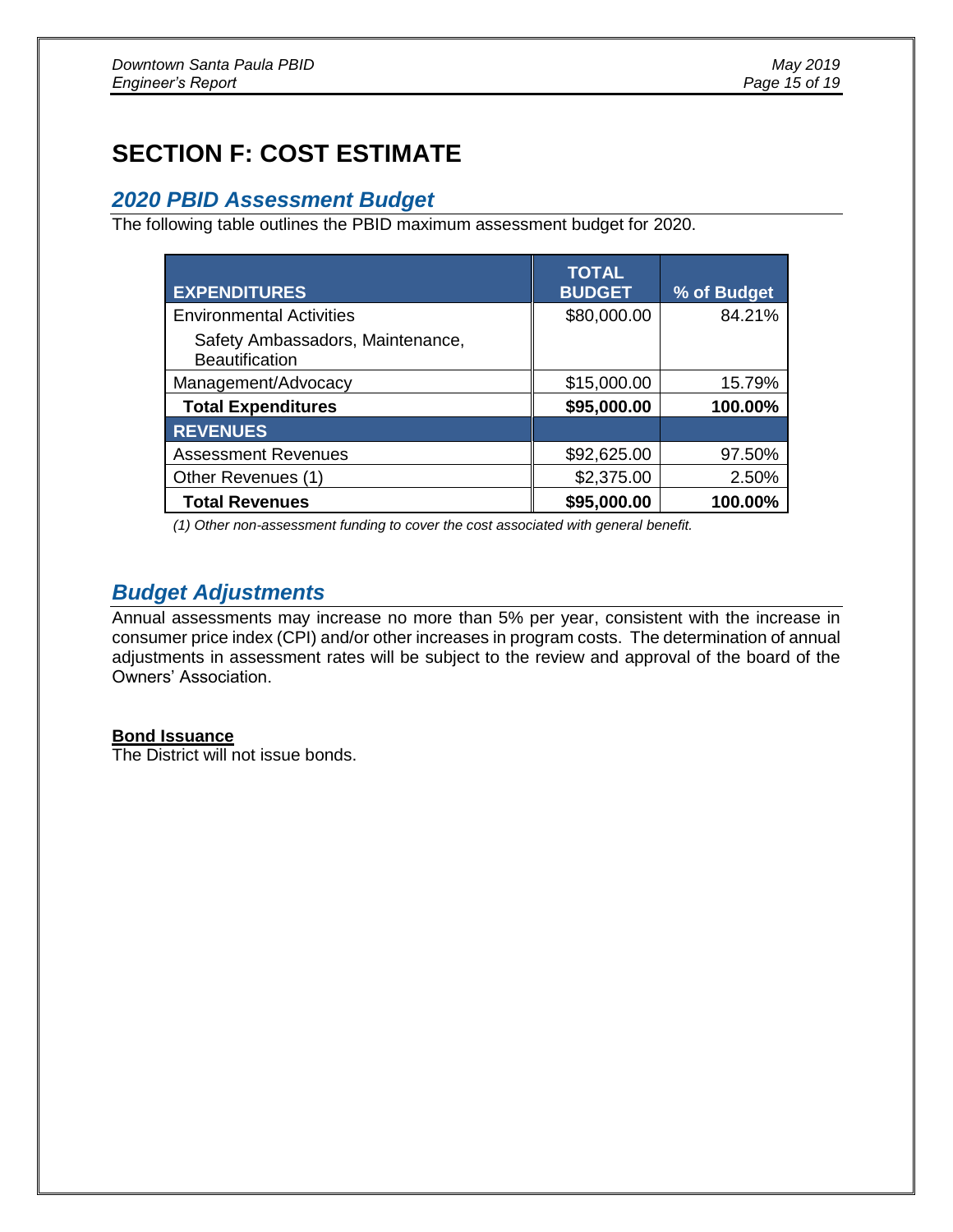# **SECTION G: APPORTIONMENT METHOD**

As previously discussed, the PBID services and activities will be provided uniformly throughout the district. To apportion the cost of the special benefits received from these services is in direct relationship to each lot square footage, building square footage and linear street frontage. The assessable footages for each land use type is indicated in the table below.

| <b>Land Use</b>        | $Lot + Bldg SF$ | Linear<br><b>Frontage</b> |
|------------------------|-----------------|---------------------------|
| Commercial/Government  | 635,596         | 2,911                     |
| Residential/Non-Profit | 28.013          | 125                       |
| <b>TOTAL:</b>          | 663,609         | 3.036                     |

To calculate the assessment rate for each assessable divide the PBID assessment budget of \$92,625 by 2 and then divide that by either the total of Lot + Bldg SF or Linear Frontage. Based on this calculate the following are the calculated rates for each assessment factor and each benefit zone for fiscal year 2019/2020.

| <b>Land Use</b> ⊺      | Lot + Bldg Assmt | <b>Linear Assmt</b> |
|------------------------|------------------|---------------------|
| Commercial/Government  | \$0.0698         | \$15.2544           |
| Residential/Non-Profit | \$0.0349         | \$7.6272            |

#### **Sample Parcel Assessments**

To calculate the assessment for a commercial parcel with 10,000 square foot lot + building plus 50 linear feet, the calculation is as follows:

To calculate the assessment for a non-profit parcel with the same parcel characteristics, the calculation is as follows:

The assessment calculation is the same for every parcel in the Downtown Santa Paula PBID respective of its land use type.

# *Maximum Annual Assessment Adjustments*

Annual assessments may increase no more than 5% per year, consistent with the increase in consumer price index (CPI) and increases in program costs. The determination of annual adjustments in assessment rates will be subject to the review and approval of the Owners' Association of the Downtown Santa Paula PBID.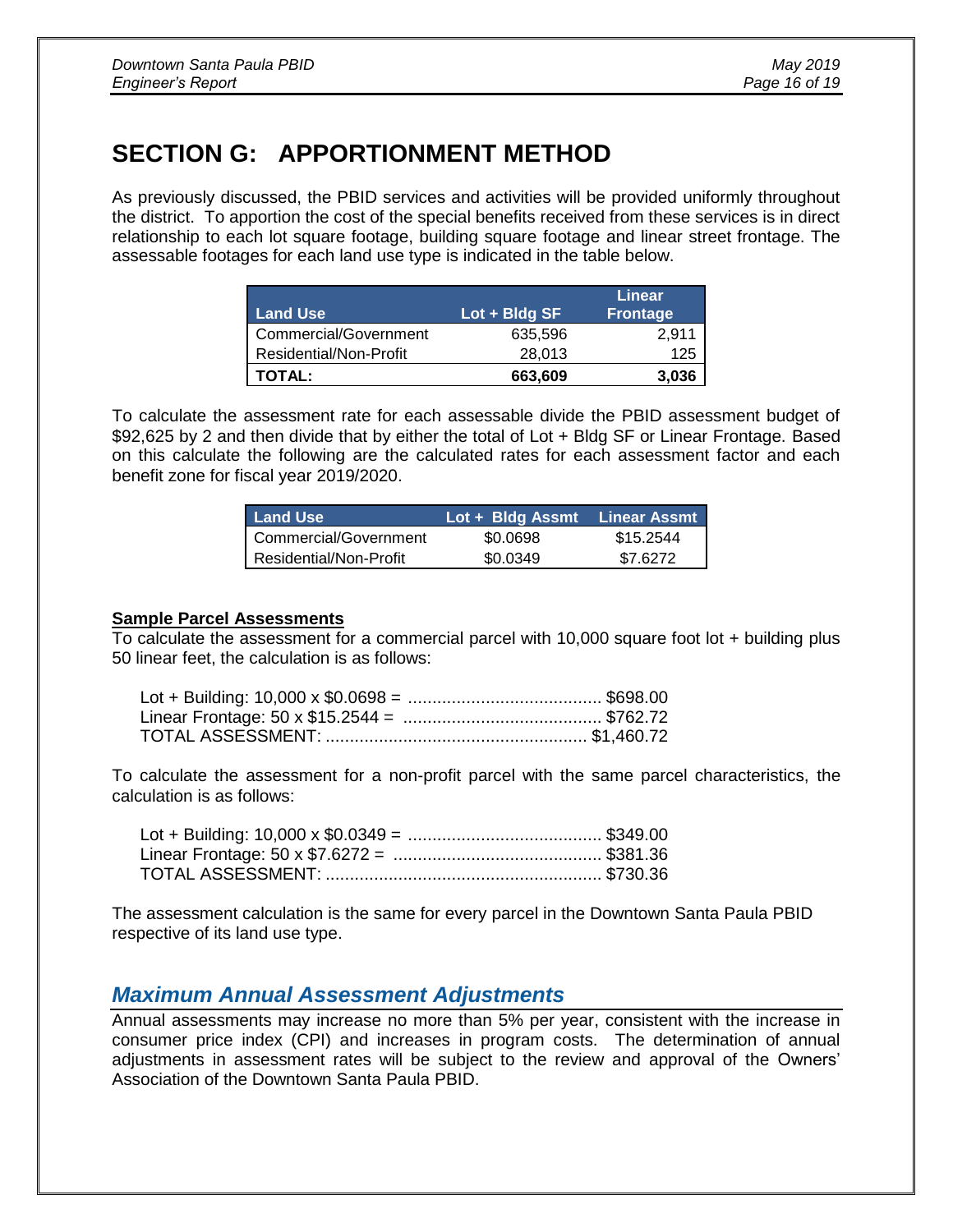# *Budget Adjustment*

Any annual budget surplus or deficit will be rolled into the following year's PBID budget. The budget will be set accordingly, within the constraints of the management plan to adjust for surpluses or deficits that are carried forward.

# *Future Development*

Based on new development in the Downtown Santa Paula PBID, the amount of assessable square footage in the Downtown Santa Paula PBID may change over time. These changes could modify the total square footage assessed for affected parcels. Therefore, in future years, the assessments levied against Downtown Santa Paula PBID parcels may change in accordance with the assessment methodology formula and rates in the Management District Plan and Engineer's Report. Changes to the assessment formula would require the approval of an amendment to the Management Plan.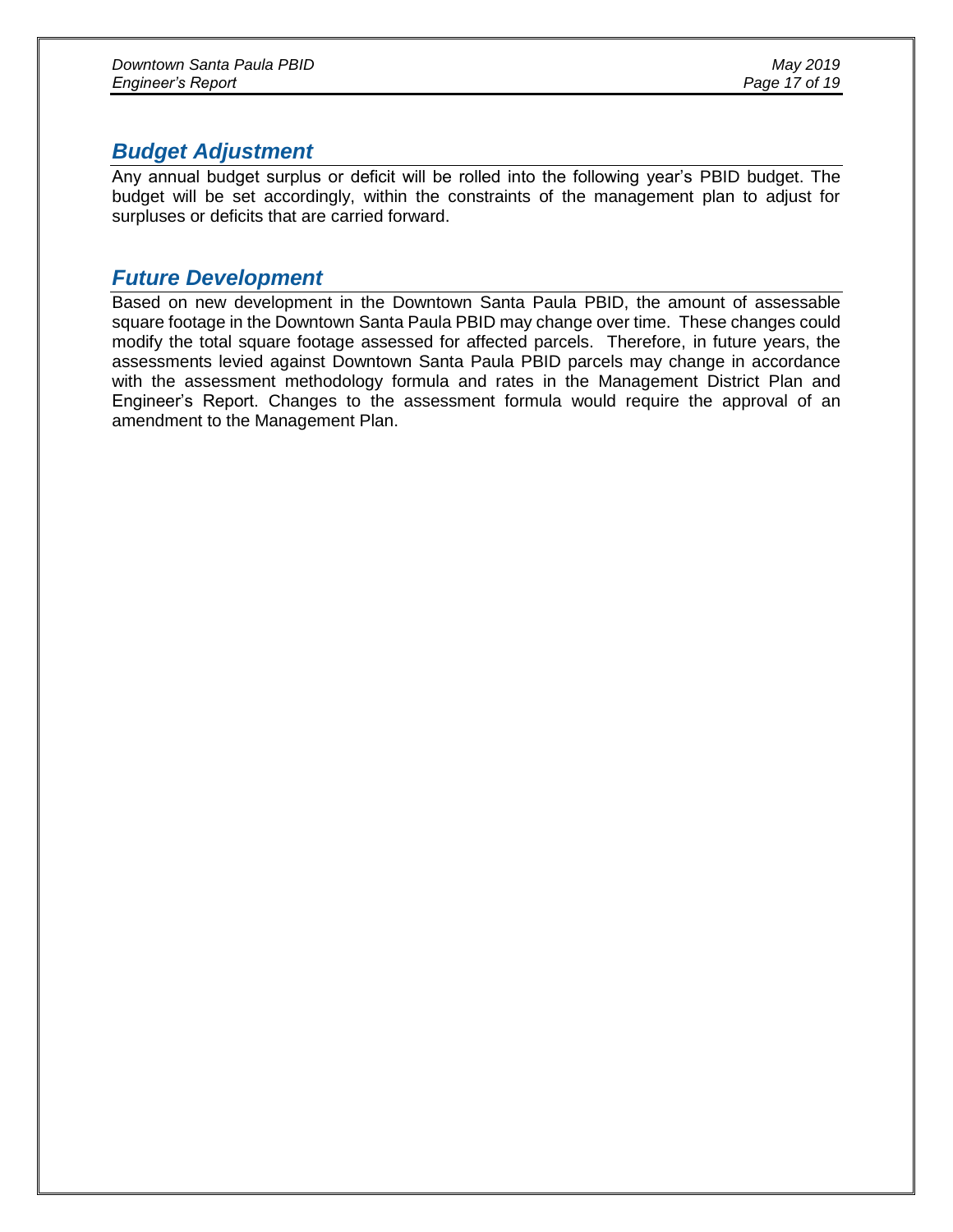# **SECTION H: ASSESSMENT ROLL**

The total assessment amount for FY 2019/2020 is \$92,625 apportioned to each individual assessed parcel, as follows.

| <b>APN</b>    | <b>OWNER NAME</b>                     | <b>Site Address</b> | <b>Parcel Assmt</b> |
|---------------|---------------------------------------|---------------------|---------------------|
| 101-0-214-225 | 10TH STREET 2017 TRUST                | 125 S 10TH ST       | \$5,541.91          |
| 103-0-111-095 | ADELSBERGER MARI ANNE BURTON          | 959 E MAIN ST       | \$2,629.10          |
| 103-0-102-275 | ALAMILLO ANSELMO-ORALIA TRUST         | 938 E MAIN ST       | \$911.76            |
| 103-0-111-085 | ALAMILLO ANSELMO-ORALIA TRUST         | 971 E MAIN ST       | \$1,815.54          |
| 103-0-101-115 | ARANA JOSE L-MARIA D                  | 819 E MAIN ST       | \$712.86            |
| 103-0-101-105 | ARENAS MANUEL-EUGENIA B               | 827 E MAIN ST       | \$1,342.81          |
| 103-0-112-185 | <b>BANK OF THE SIERRA</b>             | 901 E MAIN ST       | \$1,750.22          |
| 103-0-102-235 | BERMUDEZ EDWARD F                     | 924 E MAIN ST       | \$821.90            |
| 103-0-112-165 | BERMUDEZ EDWARD F                     | 925 E MAIN ST       | \$1,664.20          |
| 103-0-102-245 | <b>BINSLEY MICHAEL</b>                | 926 E MAIN ST       | \$940.52            |
| 103-0-113-075 | <b>BOJANOWSKI KRZYSZTOF</b>           | 972 E MAIN ST       | \$928.71            |
| 103-0-111-115 | CASTANEDA RAY-MARHTA E                | 951 E MAIN ST       | \$1,609.81          |
| 103-0-111-075 | <b>COVARRUBIAS EFRAIN-EVELIA</b>      | 989 E MAIN ST       | \$1,672.84          |
| 103-0-103-065 | DENNIS JOHN L-SUSAN A TRUST           | 824 E MAIN ST       | \$1,115.16          |
| 103-0-102-165 | FLAG DAY TRUST ET AL                  | 856 E MAIN ST       | \$1,736.35          |
| 103-0-101-135 | <b>GARCIA JOSE G-LUZ M TRUST</b>      | 801 E MAIN ST       | \$2,405.36          |
| 103-0-113-085 | <b>GOMEZ CECILIO RANGEL</b>           | 974 E MAIN ST       | \$1,857.42          |
| 103-0-101-125 | <b>GORDON PAUL</b>                    | 817 E MAIN ST       | \$714.11            |
| 103-0-102-195 | <b>GOULD JOHN J TRUST</b>             | 908 E MAIN ST       | \$872.06            |
| 103-0-102-215 | <b>HANSEN GLORIA</b>                  | 912 E MAIN ST       | \$584.24            |
| 103-0-103-045 | HOANG CHRISTOPHER V-ANNIE C           | 800 E MAIN ST       | \$1,551.41          |
| 103-0-111-125 | <b>IADEVAIA ELMO JR TRUST</b>         | 107 N MILL ST       | \$1,326.15          |
| 103-0-102-175 | IOOF LODGE 314                        | 866 E MAIN ST       | \$840.30            |
| 103-0-102-295 | <b>KANG CHONG K</b>                   | 944 E MAIN ST       | \$777.41            |
| 103-0-102-185 | <b>KEOAX PROPERTIES LLC</b>           | 900 E MAIN ST       | \$805.69            |
| 103-0-102-285 | <b>LAMBERT PARTNERS</b>               | 940 E MAIN ST       | \$940.99            |
| 103-0-102-375 | LAMBERT WILLIAM S-LENORE TRUST        | 834 E MAIN ST       | \$2,395.02          |
| 103-0-102-225 | <b>LEAVENS LESLIE A</b>               | 914 E MAIN ST       | \$2,849.55          |
| 103-0-112-375 | <b>LEAVENS LESLIE A</b>               | 915 E MAIN ST       | \$1,041.20          |
| 103-0-101-075 | <b>LIPPERTLAND LLC</b>                | 861 E MAIN ST       | \$1,242.08          |
| 103-0-102-265 | <b>LIPPERTLAND LLC</b>                | 932 E MAIN ST       | \$1,144.56          |
| 103-0-113-155 | LIZARRAGA LEOVARDO-MANUELA            | 962 E MAIN ST       | \$474.23            |
| 103-0-112-095 | <b>LOZA INVESTMENTS</b>               | 949 E MAIN ST       | \$1,211.35          |
| 103-0-112-135 | <b>LOZA INVESTMENTS</b>               | 939 E MAIN ST       | \$938.34            |
| 103-0-102-255 | <b>LOZA INVESTMENTS LLC</b>           | 930 E MAIN ST       | \$1,070.43          |
| 103-0-102-305 | <b>LOZA INVESTMENTS LLC</b>           | 948 E MAIN ST       | \$2,466.84          |
| 103-0-113-135 | MANZANO FRANK L-ANNA M TRUST          | 964 E MAIN ST       | \$984.68            |
| 103-0-103-055 | <b>MATILIJA INVESTMENT PROPERTIES</b> | 814 E MAIN ST       | \$3,455.43          |
| 103-0-112-155 | MATILIJA INVESTMENT PROPERTIES LLC    | 929 E MAIN ST       | \$2,850.52          |
| 103-0-101-085 | MATILIJA INVESTMENT PROPERTY          | 851 E MAIN ST       | \$2,283.69          |
| 103-0-102-205 | MEAD EDWARD D III-CLAUDETTE           | 910 E MAIN ST       | \$715.11            |
| 101-0-214-095 | <b>MORA JESUS P TRUST ESTATE</b>      | 133 S 10TH ST       | \$510.41            |